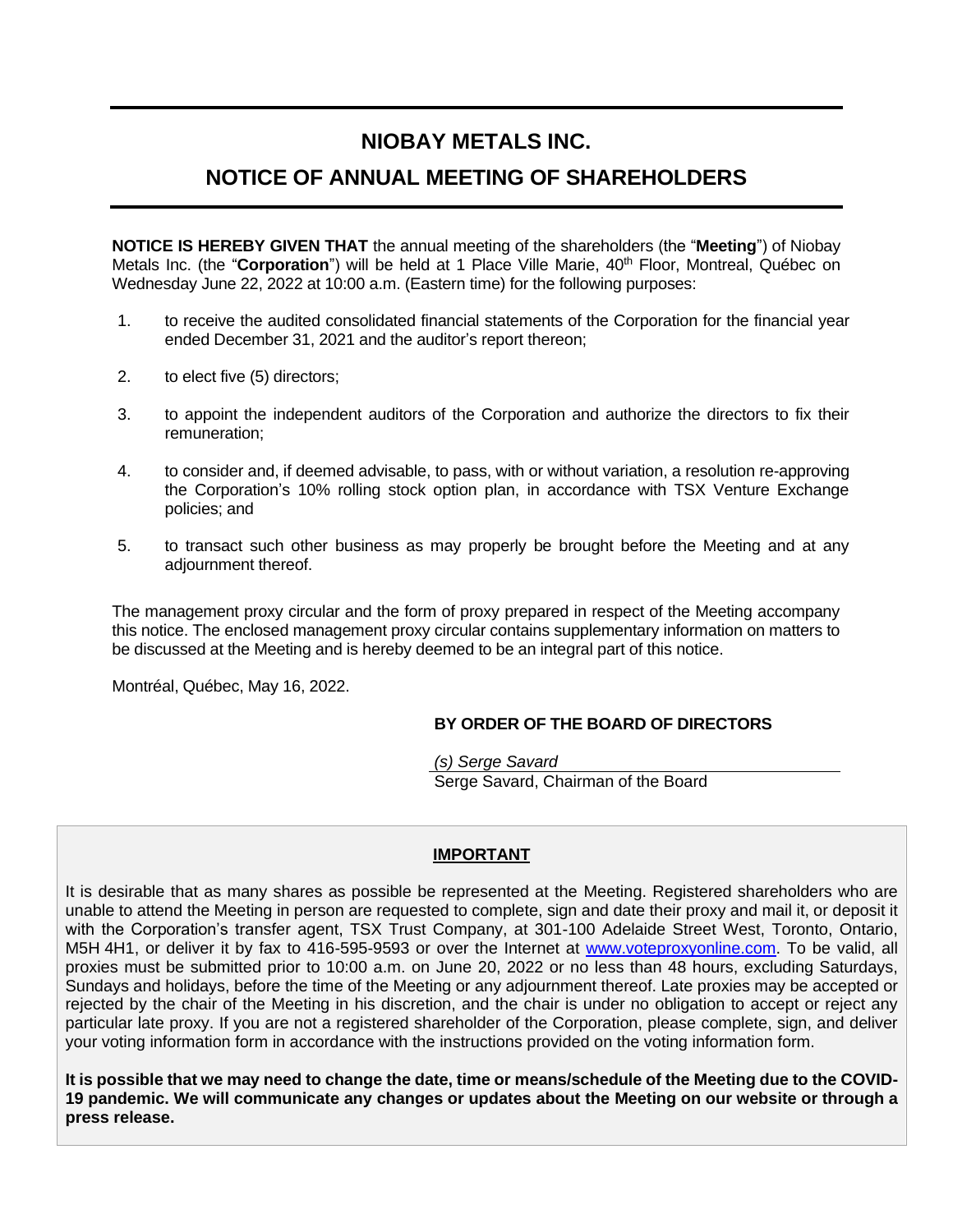# **NIOBAY METALS INC.**

# **MANAGEMENT INFORMATION CIRCULAR**

This Management Information Circular (the "**Circular**") is furnished in connection with the solicitation of proxies by management of Niobay Metals Inc. (the "**Corporation**") to be used at the annual meeting of holders of common shares of the Corporation to be held at 10:00 a.m. (Eastern time) on June 22, 2022 (the "**Meeting**") for the purposes set out in the accompanying Notice of Annual Meeting of Shareholders of the Corporation.

Information contained in this Circular is given as at May 16, 2022 unless otherwise indicated. All dollar figures are in Canadian dollars unless otherwise specified.

## **REGISTERED SHAREHOLDERS**

You have received a form of proxy from the Corporation's transfer agent, TSX Trust Company ("**TSX Trust**"). Follow the instructions on your form of proxy to vote via Internet, fax, or complete, sign and mail the form of proxy in the envelope provided.

#### **NON-REGISTERED SHAREHOLDERS**

Your shares are held in the name of a nominee (securities broker, trustee or other financial institution). You have received a request for voting instructions from your broker. Follow the instructions on your Voting Instruction Form to vote by Internet or fax, or complete, sign and mail the Voting Instruction Form in the envelope provided.

#### **PROXY VOTING**

#### **Who is soliciting my proxy?**

**The enclosed form of proxy is being solicited by the management of the Corporation** in connection with the Meeting of shareholders of the Corporation and the associated costs will be borne by the Corporation. The solicitation of proxies will be primarily by mail, but may be by telephone or other personal contact by directors of the Corporation, such directors receiving no compensation therefore. In addition, the Corporation may, upon request, reimburse brokerage firms and other custodians for their reasonable expenses in forwarding proxies and related material to beneficial owners of shares of the Corporation.

#### **How do I vote?**

There are two ways you can vote your shares if you are a registered shareholder. You may vote at the Meeting or you may sign the enclosed form of proxy appointing the named persons or some other person you choose, who need not be a shareholder, to represent you as proxyholder and vote your shares at the Meeting. If your shares are held in the name of a nominee, please see the box on page 3 for voting instructions. You can also vote on the internet in accordance with the instructions on the form of proxy.

#### **What if I plan to attend the Meeting and vote in person?**

If you are a registered shareholder planning to attend the Meeting on June 22, 2022 and wish to vote your shares in person at the Meeting, do not complete or return the form of proxy. Your vote will be taken and counted at the Meeting. If your shares are held in the name of a nominee, please see the box on page 3 for voting instructions.

#### **What am I voting on?**

Shareholders are voting on the election of directors to the board of directors of the Corporation (the "**Board**"), the appointment of the independent auditors for the Corporation and the re-approval of the stock option plan, as detailed under the heading "Agenda for Shareholders Meeting".

Other than as specifically discussed under the heading "Agenda for Shareholders Meeting", no director or senior officer, past, present or nominated hereunder, or any associate or affiliate of such persons, or any person on behalf of whom this solicitation is made, has any interest, direct or indirect, in any matter to be acted upon at the Meeting, except that such persons may be directly involved in the normal business of the Meeting or the general affairs of the Corporation.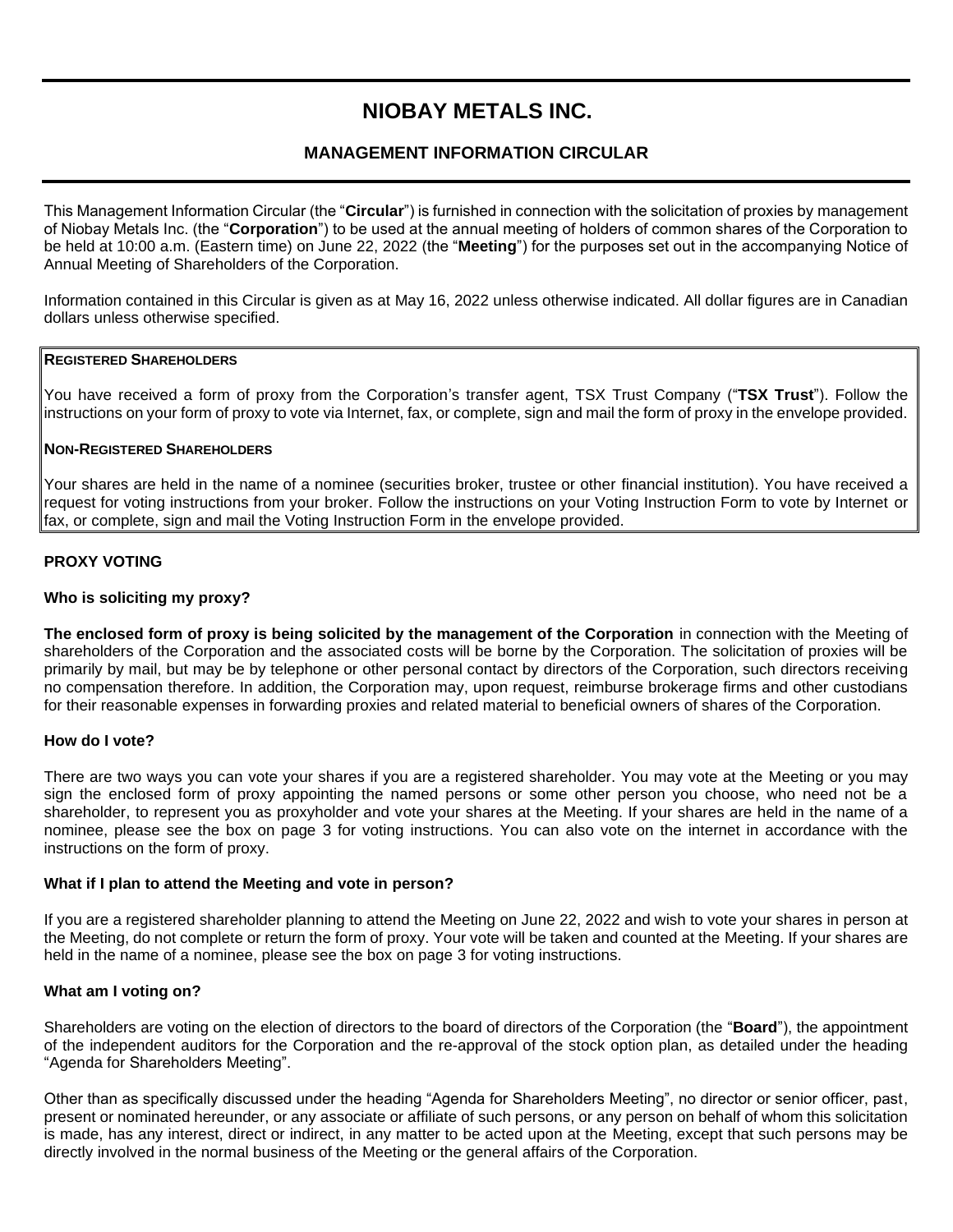## **What if I sign the form of proxy enclosed with this Circular?**

Signing the enclosed form of proxy gives authority to Jean-Sébastien David or Serge Savard, each of whom is a director of the Corporation, or to another person you have appointed, to vote your shares at the Meeting.

## **Can I appoint someone other than these directors to vote my shares?**

**Yes. Write the name of this person, who need not be a shareholder, in the blank space provided in the form of proxy.**  It is important to ensure that any other person you appoint is attending the Meeting and is aware that he or she has been appointed to vote your shares.

## **What do I do with my completed proxy?**

Return it to the Corporation's transfer agent, TSX Trust Company, 301-100 Adelaide West, Toronto, Ontario M5H 4H1 or by fax to 1-416-595-9593, **so that it be received no later than 10:00 a.m. (Eastern time) on Monday, June 20, 2022**. This will ensure that your vote is recorded.

## **If I change my mind, can I take back my proxy once I have given it?**

Yes. If you change your mind and wish to revoke your proxy, prepare a written statement to this effect. The statement must be signed by you or your attorney as authorized in writing or, if the shareholder is a corporation, under its corporate seal or by an officer or attorney of the corporation duly authorized. This statement must be delivered at the above-mentioned registered office of TSX Trust, at any time up to and including the last business day preceding the day of the Meeting, or any adjournment thereof, at which the proxy is to be used, or with the Chair of the Meeting on the day of the Meeting or any adjournment thereof, and upon either of such deposits the proxy is revoked.

## **How will my shares be voted if I give my proxy?**

The persons named on the form of proxy must vote for or withhold from voting your shares in accordance with your directions, or you can let your proxyholder decide for you. **In the absence of such directions, proxies received by management will be voted FOR the election of directors to the Board, FOR the appointment of the independent auditors and FOR the re-approval of the Corporation's 10% rolling stock option plan, as detailed under the heading "Particulars to be acted on at the Meeting".**

#### **What if amendments are made to these matters or if other matters are brought before the Meeting?**

The persons named in the form of proxy will have discretionary authority with respect to amendments or variations to matters identified in the enclosed form of proxy and with respect to other matters which may properly come before the Meeting. As of the time of printing of this Circular, management of the Corporation knows of no such amendment, variation or other matter expected to come before the Meeting. If any other matters properly come before the Meeting, the persons named in the form of proxy will vote on them in accordance with their best judgment.

#### **How many shares are entitled to vote?**

As of the date hereof, there are 71,301,524 common shares of the Corporation (the "**Common Shares**") issued and outstanding, each of which is entitled to one vote at the Meeting. Only shareholders registered at the close of business on May 13, 2022 (the "**Record Date**") are entitled to receive notice of and to vote at the Meeting.

To the knowledge of the directors and management of the Corporation, at the date hereof, the only person beneficially owning, directly or indirectly, or exercising control or direction over, voting securities carrying more than 10% of the voting rights attached to the voting securities of the Corporation is as follows:

| Name                                                                     | <b>Common Shares</b> | % of all Outstanding Shares<br>of the Corporation |
|--------------------------------------------------------------------------|----------------------|---------------------------------------------------|
| Barkerville Gold Mines Ltd., a subsidiary<br>of Osisko Development Corp. | 9.857.143            | 13.82%                                            |

#### **Who counts the votes?**

The Corporation's transfer agent, TSX Trust, counts and tabulates the proxies. This is done independently of the Corporation.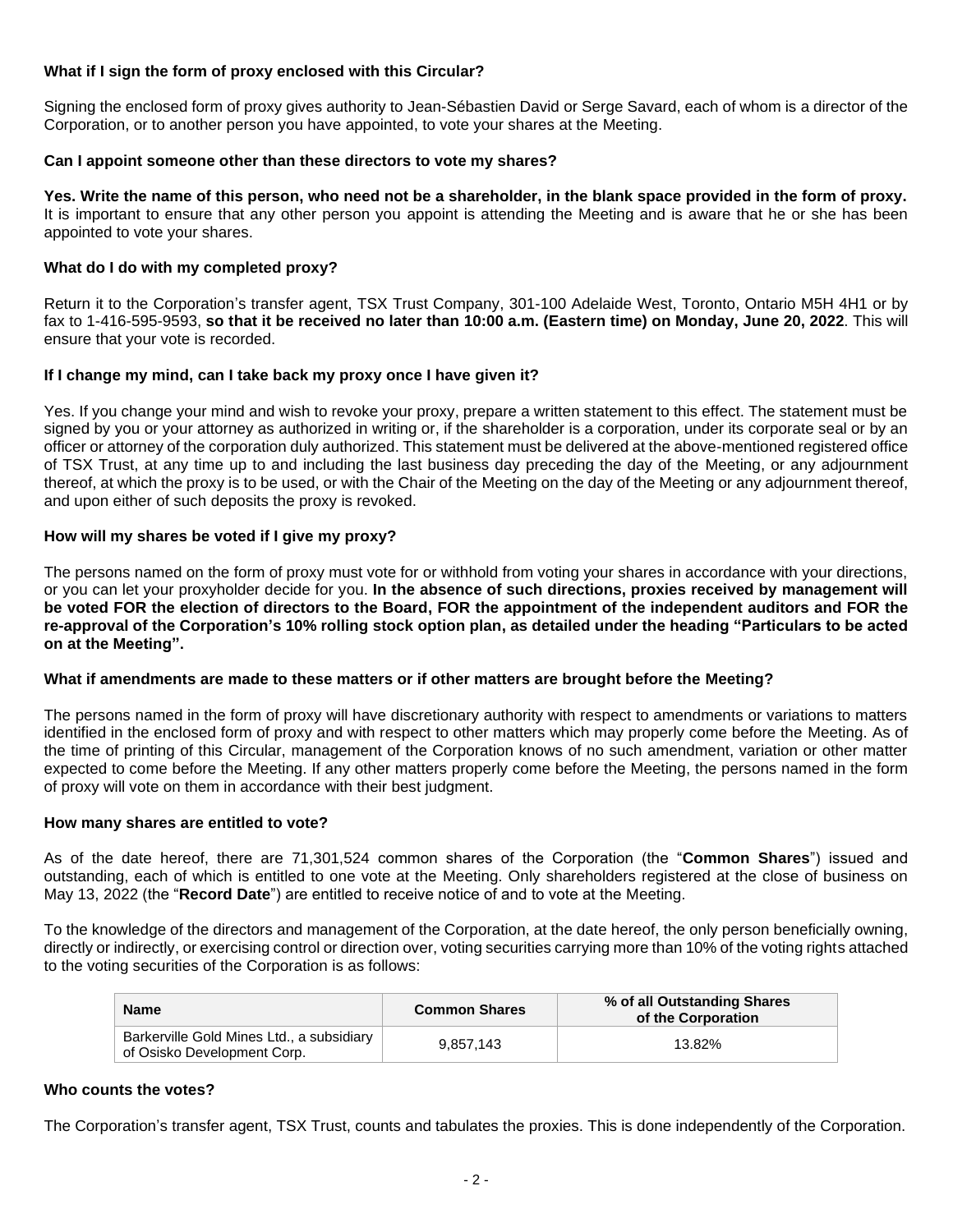#### **If I need to contact the transfer agent, how do I reach them?**

For general shareholder enquiries, you can contact the transfer agent by mail at:

TSX Trust Company 301-100 Adelaide West Toronto, Ontario M5H 4H1

or by telephone: 1-866-600-5869 (within North America) or 1-416-342-1091 (outside North America)

or by fax: 1-416-361-0470

#### **If my Common Shares are not registered in my name but are held in the name of a nominee (a bank, trust company, securities broker, trustee or other), how do I vote my Common Shares?**

There are two ways you can vote your Common Shares held by your nominee. As required by Canadian securities legislation, you will have received from your nominee either a request for voting instructions or a form of proxy for the number of Common Shares you hold. For your Common Shares to be voted for you, please follow the voting instructions provided by your nominee. Since the Corporation has limited access to the names of its non-registered shareholders, if you attend the Meeting, the Corporation may have no record of your shareholdings or of your entitlement to vote unless your nominee has appointed you as proxyholder. Therefore, if you wish to vote in person at the Meeting, insert your own name in the space provided on the request for voting instructions or form of proxy and return same by following the instructions provided. Do not otherwise complete the form as your vote will be taken at the Meeting. Please register with the transfer agent, TSX Trust, upon arrival at the Meeting.

# **PARTICULARS TO BE ACTED ON AT THE MEETING**

## **1. ELECTION OF DIRECTORS**

The Board currently consists of five (5) members. **At the Meeting, the persons named hereunder will be proposed for election as directors of the Corporation. You can vote for all of these proposed directors, vote for some of them and withhold for others, or withhold for all of them. Except where authority to vote for the election of directors is withheld, the nominees named in the accompanying form of proxy will vote the Common Shares represented by such proxy FOR the election of each of the persons named hereunder.** The proposal requires the approval of a majority of the votes cast at the Meeting.

The Board has adopted a majority voting policy providing that in an uncontested election of directors, any nominee who receives a greater number of votes "withheld" than votes "for" his or her nomination will tender his or her resignation to the Chair of the Board promptly following the shareholders' meeting. The Human Resources, Corporate Governance and Nomination Committee (the "**HR Committee**") of the Board will consider the offer of resignation and will make a recommendation to the Board on whether to accept it. The Board will make its final decision and announce it in a press release within 90 days following the shareholders' meeting. A director who tenders his or her resignation pursuant to this policy will not participate in any meeting of the Board or the HR Committee at which the resignation is considered.

This proposal requires the approval of a majority of the votes cast by the holders of Common Shares entitled to vote in person or represented by proxy at the Meeting. Management does not contemplate that any nominee will be unable or unwilling to serve as a director. Each director elected will hold office until the next annual meeting or until a successor is duly elected or appointed, unless his office is earlier vacated in accordance with the bylaws of the Corporation.

The table below indicates the names of the persons proposed for election as directors of the Corporation, the office presently held in the Corporation, as applicable, their principal occupation and the number of Common Shares over which they exercise control.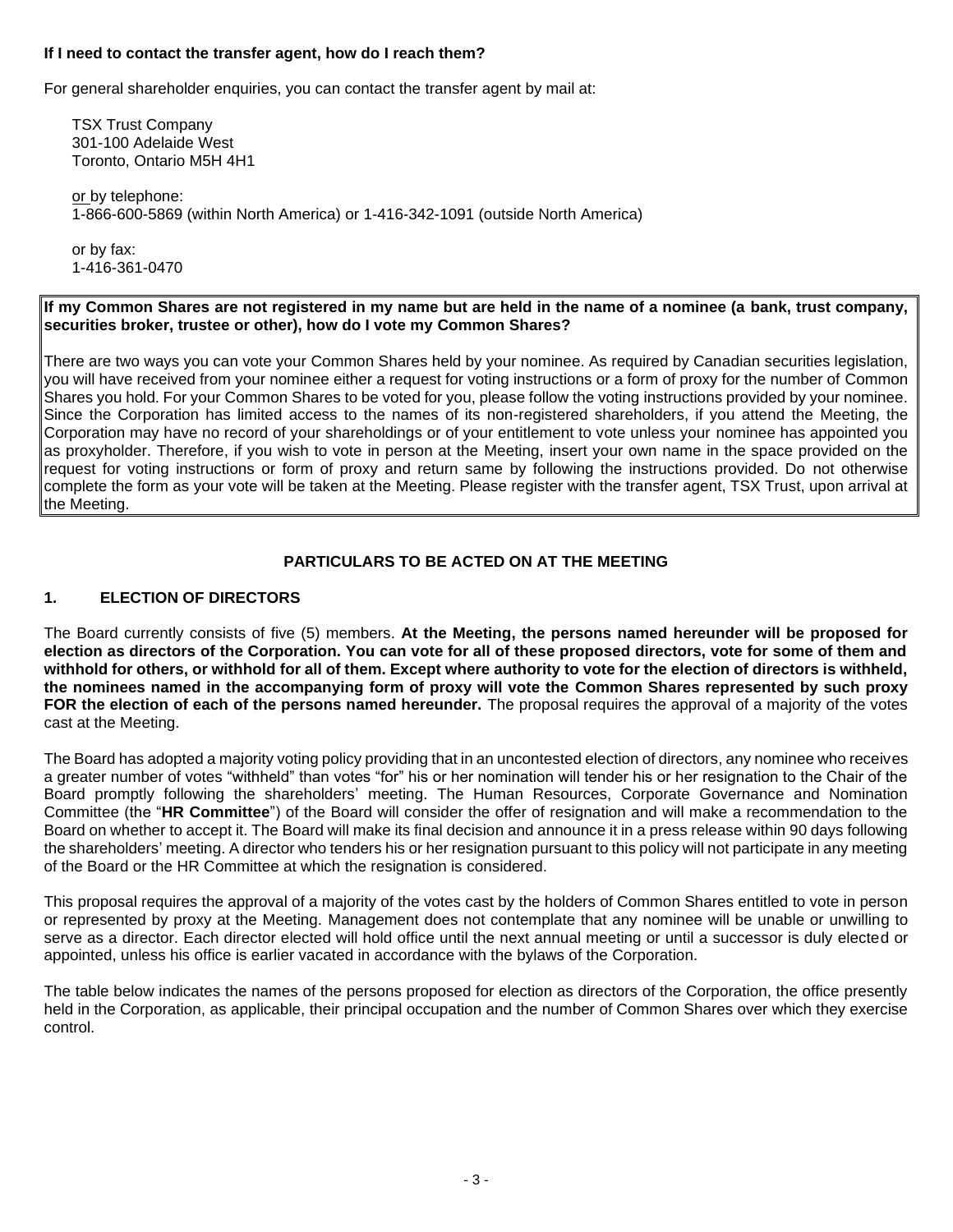| Name, Province of Residence<br>and<br><b>Office Held</b>                                           | <b>Director</b><br><b>Since</b> | <b>Common Shares</b><br><b>Over Which</b><br><b>Control is</b><br><b>Exercised</b> | <b>Principal Occupation</b><br>and, if not a previously elected Director,<br>occupation during the past five (5) years                                                                                                                                        |
|----------------------------------------------------------------------------------------------------|---------------------------------|------------------------------------------------------------------------------------|---------------------------------------------------------------------------------------------------------------------------------------------------------------------------------------------------------------------------------------------------------------|
| Jean-Sébastien David(1)(3)<br>Québec, Canada<br>President, Chief Executive Officer<br>and Director | 2014                            | 1,181,152                                                                          | President and Chief Executive Officer of the<br>Corporation since September 30, 2021. Chief<br>Operating Officer of Arianne Phosphate Inc. (2012-<br>2021)                                                                                                    |
| Serge Savard <sup>(3)</sup><br>Québec, Canada<br>Chairman of the Board<br>and Director             | 2001                            | 1,209,913                                                                          | Corporate director                                                                                                                                                                                                                                            |
| Raymond Legault <sup>(1)(3)</sup><br>Québec, Canada<br><b>Director</b>                             | 2008                            | 430,385                                                                            | Retired financial consultant                                                                                                                                                                                                                                  |
| Dawn Madahbee Leach <sup>(2)</sup><br>Ontario, Canada<br>Director                                  | 2018                            |                                                                                    | General Manager of Waubetek Business Development<br>Corporation                                                                                                                                                                                               |
| Mathieu Savard <sup>(1)(2)</sup><br>Québec, Canada<br>Director                                     | 2021                            |                                                                                    | President of Osisko Mining Inc. since September 2020.<br>Senior Vice President, Exploration of Osisko Mining<br>Inc. from November 2019 to September 2020. Vice<br>President, Exploration Québec of Osisko Mining Inc.<br>from October 2016 to November 2019. |

Notes:

(1) Member of the Audit Committee.

(2) Member of the ESGI Committee (Environment, Social, Governance, Indigenous).

(3) Member of the HR Committee.

Each nominee as director supplied the information concerning the number of Common Shares over which he/she exercises control or direction. As of the date hereof, the directors of the Corporation, as a group, beneficially own, directly or indirectly, or exercise control or direction over 2,821,540 Common Shares of the Corporation, or approximately 3.96% of the issued and outstanding Common Shares.

#### **Cease Trade Orders, Bankruptcies, Penalties or Sanctions**

To the Corporation's knowledge, none of the proposed directors is, as at the date of this Circular, or has been, within ten (10) years before the date of this Circular, a director, chief executive officer or chief financial officer of any corporation, including the Corporation, that (i) was subject to a cease trade or similar order or an order that denied the Corporation access to any exemption under securities legislation, for a period of more than 30 consecutive days, that was issued while the proposed director was acting in the capacity as director, chief executive officer or chief financial officer or (ii) was subject to a cease trade or similar order or an order that denied the Corporation access to any exemption under securities legislation, for a period of more than 30 consecutive days, that was issued after the proposed director ceased to be a director, chief executive officer or chief financial officer and which resulted from an event that occurred while that person was acting in the capacity as director, chief executive officer or chief financial officer.

To the Corporation's knowledge, none of the proposed directors is, as at the date of this Circular, or has been, within ten (10) years before the date of this Circular, a director or executive officer of any corporation, including the Corporation, that while that person was acting in that capacity or within a year of that person ceasing to act in that capacity, became bankrupt, made a proposal under any legislation relating to bankruptcy or insolvency or was subject to or instituted any proceedings, arrangement or compromise with creditors or had a receiver, receiver manager or trustee appointed to hold its assets.

In addition, to the Corporation's knowledge, none of the proposed directors has, within the ten (10) years before the date of this Circular, become bankrupt, made a proposal under any legislation relating to bankruptcy or insolvency, or become subject to or instituted any proceedings, arrangement or compromise with creditors, or had a receiver, receiver manager or trustee appointed to hold the assets of such proposed director.

Finally, to the knowledge of management of the Corporation, no proposed director of the Corporation has:

(a) been subject to any penalties or sanctions imposed by a court relating to securities legislation or by a securities regulatory authority or has entered into a settlement agreement with a securities regulatory authority; or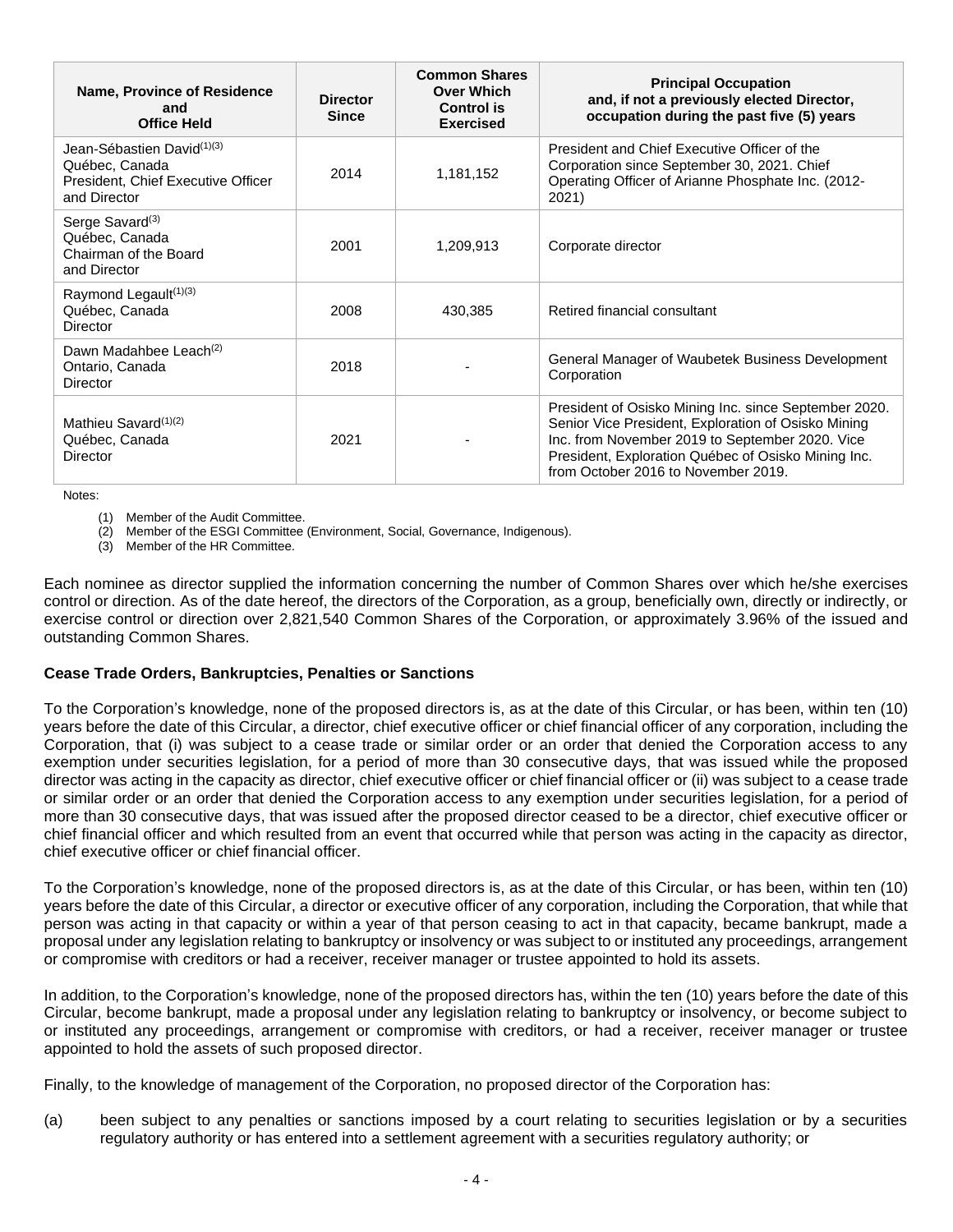(b) been subject to any other penalties or sanctions imposed by a court or regulatory body that would be likely to be considered important to a reasonable security holder in deciding whether to vote for the proposed director.

## *Additional Information*

For additional information about the Board, including compensation and corporate governance practices, please see "Compensation of Executive Officers and Directors" and "Corporate Governance Practices".

## **2. APPOINTMENT OF AUDITORS**

PricewaterhouseCoopers, LLP, Chartered Accountants, have been the auditors of the Corporation since November 12, 2015. Shareholders are asked to vote for the re-appointment of PricewaterhouseCoopers, LLP, Chartered Accountants, as independent auditors of the Corporation for the current financial year and to authorize the directors to establish the external auditors' remuneration.

**The persons designated in the enclosed form of proxy intend to vote FOR the appointment of PricewaterhouseCoopers, LLP, Chartered Accountants, as independent auditors of the Corporation for the current financial year and the authorization to the directors to establish the independent auditors' remuneration.** The auditors will hold office until the next annual meeting of shareholders or until their successors is appointed.

This proposal requires the approval of a majority of the votes cast at the Meeting.

## **3. RE-APPROVAL OF A ROLLING STOCK OPTION PLAN**

Under the policies of the TSXV, all incentive option plans that are "rolling" plans are subject to annual shareholder approval. The Corporation's stock option plan (the "**Plan**") is a 10% "rolling" plan. The purpose of the Plan is to attract and retain directors, officers, employees, and consultants of the Corporation and to advance the interests of the Corporation by encouraging equity participation in the Corporation through the acquisition of Shares. The Plan complies with and is subject to the requirements of TSXV Policy 4.4, and was approved by shareholders at the annual meeting held on June 29, 2021. No changes have been made to the Plan since.

The maximum number of common shares that may be reserved for issuance upon exercise of stock options (including any number of common shares reserved for issuance under the current plan) is limited to 10% of the issued and outstanding common shares of the Corporation.

The principal terms and conditions of the Plan are as follow:

- (a) the maximum number of shares that may be reserved for issuance during a 12 month period cannot exceed the following percentage of issued and outstanding Common Shares of the Corporation: (i) 5% in the case of eligible employees, directors and officers of the Corporation; (ii) 2% in the case of consultants; and (iii) 2% for all persons providing investor relation services with these options to be acquired gradually over that 12 month period, with a maximum of 25% per quarter;
- (b) the exercise price of the options cannot be less than the market value of the Common Shares based on the closing price of the Common Shares on the TSXV on the last day preceding the grant and cannot be less than \$0.05;
- (c) the options are non-assignable and have a maximum term of 10 years;
- (d) in the event the optionnee ceases to be eligible for any reason other than death or for cause, the optionnee will be entitled to exercise vested options until the earlier of: (i) 90 days following the termination date or such other time, not to exceed one year, or (ii) the original expiry date of the option;
- (e) in the case of death of an optionnee, vested options will remain exercisable by the optionee's legal representatives or estate until the earlier of: (i) one year after the optionee's death, and (ii) the original expiry date of the option; and
- (f) where an optionee is dismissed for cause, all options will terminate immediately on the date of dismissal without any right of exercise.

The Board has the authority in its discretion to set the terms and conditions of vesting provisions at the time of grant. In the event of a change of control, options granted and outstanding that are subject to vesting provisions shall be deemed to have immediately vested upon the occurrence of the change of control, subject to approval of the TSXV in certain cases.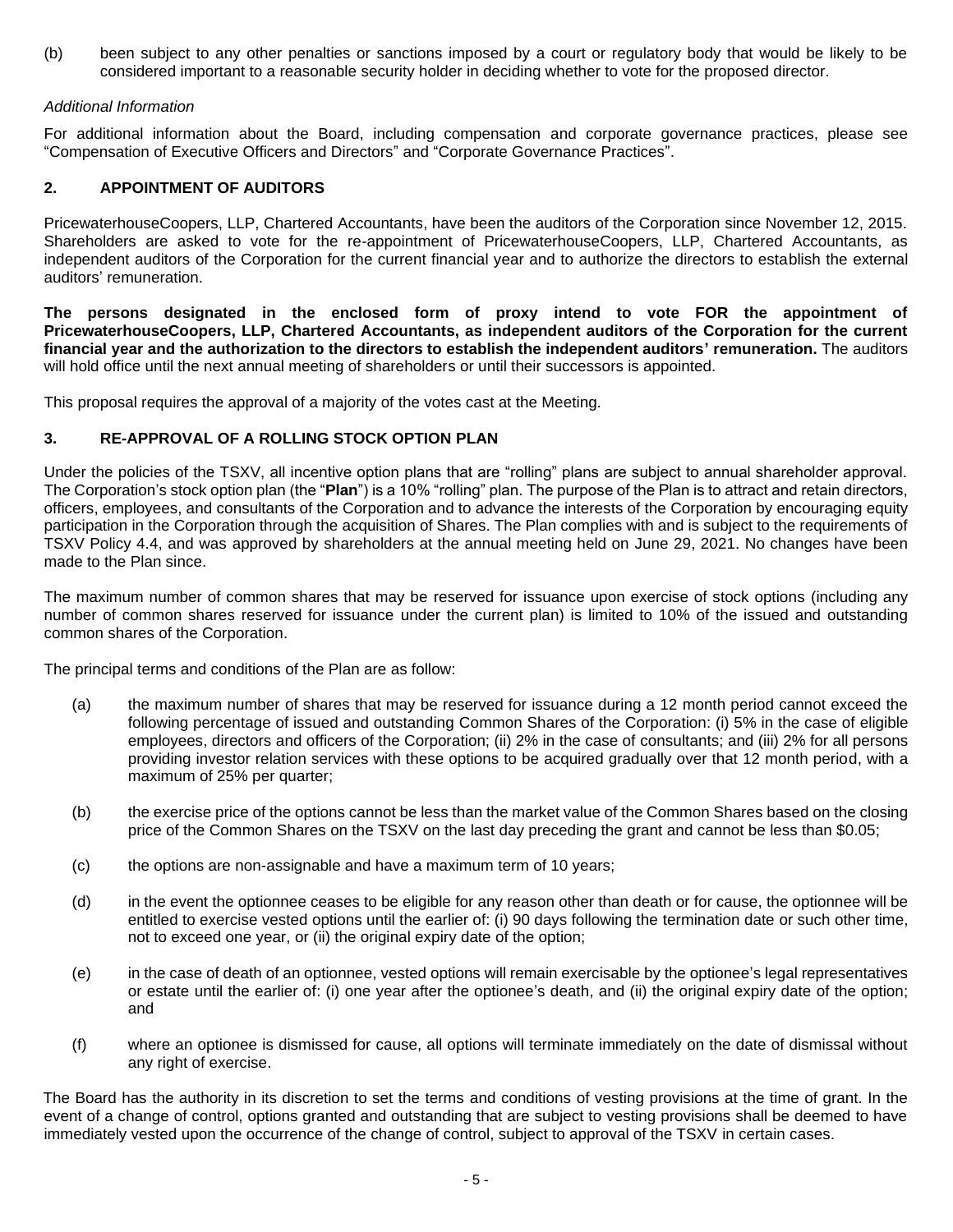Subject to any necessary regulatory approval, the Board can terminate the plan at any time provided that such termination shall not alter the terms or conditions of any stock option or impair any right of any optionee pursuant to any stock option granted prior to the date of such termination and notwithstanding such termination, such stock options and such optionnee shall continue to be governed by the provisions of the Plan. The Plan does not provide for any financial assistance or support to be provided to optionees by the Corporation.

At the Meeting, shareholders will be asked to consider and, if thought fit, to pass an ordinary resolution ratifying and approving the Plan as follows:

> "**BE IT RESOLVED** as an ordinary resolution that the Corporation's stock option plan, as described in the information circular dated as of May 16, 2022, be and hereby is approved, ratified and confirmed."

#### **Unless otherwise directed, the directors or officers named in the Proxy intend to vote FOR the re-approval of the Plan.**

## **COMPENSATION OF EXECUTIVE OFFICERS AND DIRECTORS**

## **Compensation Discussion and Analysis**

The HR Committee is responsible for examining the compensation of the senior management and directors of the Corporation and making recommendations to the Board. The HR Committee is currently composed of three members, namely Raymond Legault (chair), Serge Savard and Jean-Sébastien David.

Raymond Legault holds a Bachelor's and a Master's degree in Economics from University of Montreal. His career includes eight years as Investment Executive with ScotiaMcLeod, 14 years as President and General Manager of his publishing company and 10 years in various senior management positions with a major telecommunications company. Mr. Legault is a retired financial consultant.

Serge Savard is currently a partner in Messier, Savard & Associates Inc., a real estate management firm. From 1983 to 1995, Mr. Savard acted as General Manager for the Montreal Canadiens professional hockey team. He has also sat on the board of directors of other publicly-listed companies.

Jean-Sébastien David is acting as President and Chief Executive Officer of the Corporation since September 30, 2021. Prior to that, he was Chief Operating Officer of Arianne Phosphate Inc. (2012-2021), a company working on the development of the Lac au Paul mining project in the Saguenay region. Mr. David earned a BA in Geology and a Masters in Project Management from the Université du Québec à Chicoutimi.

The Corporation considers that the experience of the members of the HR Committee with public company board membership and/or management experience provide such members with appropriate experience and skills relevant to the responsibilities and ability to make decisions on the suitability of the Corporation's compensation policies and practices.

The HR Committee has the responsibility to provide a competitive base compensation as well as long-term rewards to the executive officers of the Corporation. The compensation of the executive officers is based on the individual performance and experience of each officer as well as the Corporation's business strategy and general economic considerations. The HR Committee consults senior executives of the Corporation; however, they do not participate in the compensation process pertaining to their own compensation.

The Corporation's executive compensation policies and practices are in place to attract and retain highly qualified and experienced executives and managers capable of achieving the Corporation's objectives. The Corporation also utilizes the Stock Option Plan to motivate and reward the Corporation's executives for the achievement of the Corporation's goals.

The compensation program emphasizes individual experience and performance. If circumstances dictate, the HR Committee will adjust certain elements of the total compensation upward or downward to ensure that the Corporation's compensation practices are aligned with shareholders' interests while providing fair compensation to the Corporation's senior management.

The Corporation's executive compensation is comprised of the following components: (1) base compensation; (2) annual and long-term incentives in the form of options granted under the Stock Option Plan; and (3) termination benefits.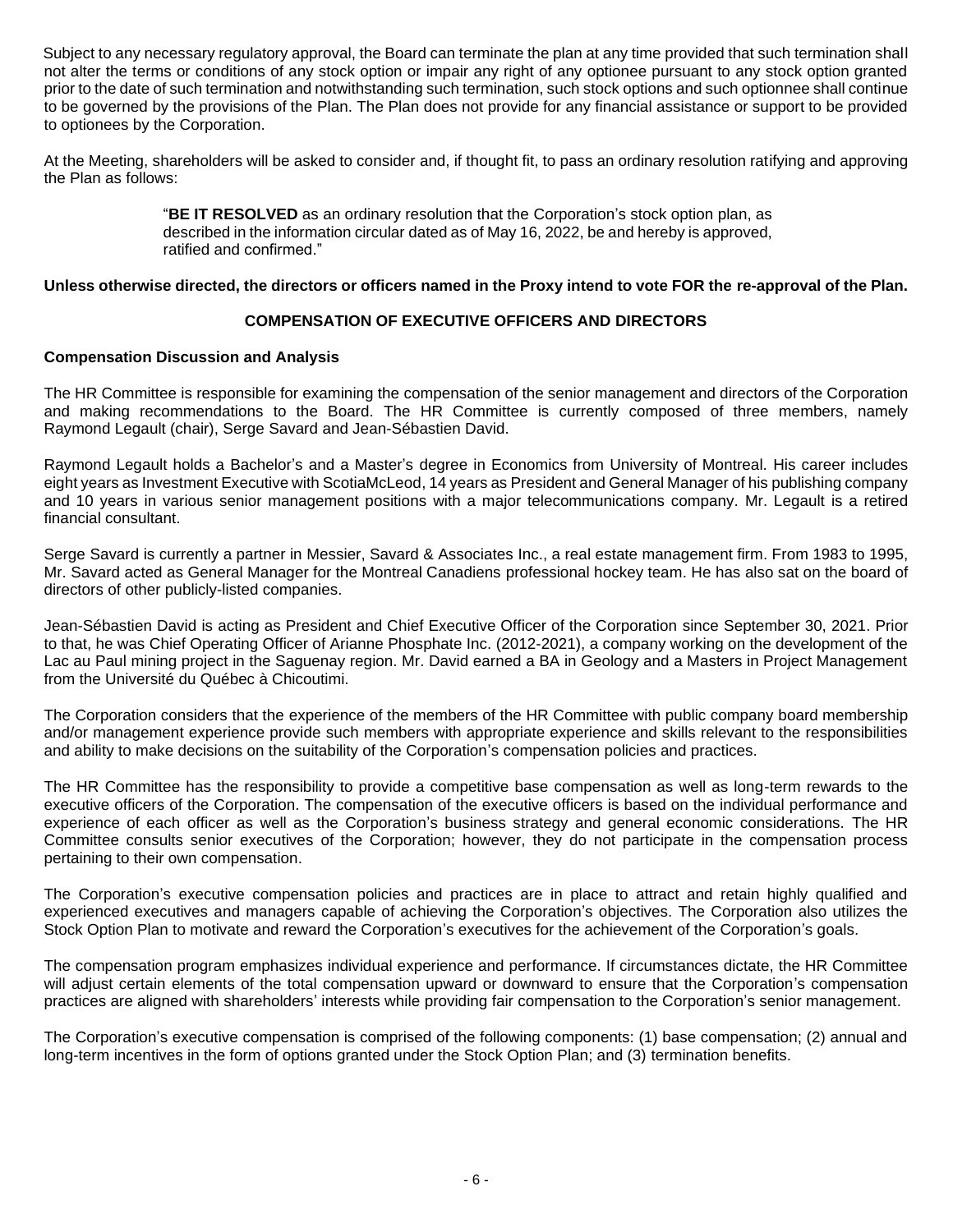#### *Base Compensation*

Base compensation is designed to provide the executives with a portion of their compensation with limited risk. The executive's compensation is based on the individual's level of responsibility, the importance of the position to the Corporation and the individual's contribution to the Corporation's performance, and the financial situation of the Corporation. The Corporation also takes into consideration compensation for similar positions in corporations that are of similar size, publicly-traded and in the Canadian mining industry. However, in reviewing comparative data, the HR Committee does not engage in benchmarking for the purpose of establishing compensation levels relative to any predetermined level and does not compare its compensation to a specific peer group of companies. In the HR Committee's view, external data provides insight into external competitiveness, but it is not an appropriate single basis for establishing compensation levels. Consequently, once the range has been established, the Corporation targets the executive's base compensation considering various factors including individual performance and the individual's experience.

## *Stock Option Plan*

The Stock Option Plan is designed to provide executives with annual and long-term incentive to achieve the Corporation's objectives and contribute to shareholder value. The grant of stock options is designed to attract, motivate and retain the Corporation's personnel in order to achieve the results that ultimately benefit the shareholders. The grant of options to directors aims to attract and retain highly qualified individuals to serve on the Board and its committees, to align the directors' interests with those of the shareholders and to reflect the responsibilities, the required level of commitment and the risks associated with the office of director.

The number of stock options granted from time to time as well as the conditions attached to it (such as vesting periods) are determined by the Board, on the recommendation of the HR Committee, on a discretionary basis. Factors such as overall performance of the Corporation, previous grants and overall compensation paid to the optionnee are taken into consideration when granting options. In reviewing comparative data, the HR Committee does not engage in benchmarking for the purpose of establishing compensation levels relative to any predetermined level and does not compare its compensation to a specific peer group of companies. The HR Committee may not necessarily use the fair value (as determined by the Black-Scholes Option Pricing Model) as a basis for determining the number of options to award, as the ultimate realization of the option's value may be significantly different from that determined using the fair value models.

## *Termination Benefits*

Termination benefits are provided to the Corporation's Named Executive Officers (as defined herein) as described in this Circular under the section entitled "Termination and Change of Control Benefits". The HR Committee believes that these levels of termination benefits are consistent with what is usually granted in such circumstances by industry practice for corporations that are of a similar size, that are publicly-traded and that are in the Canadian mining industry.

#### *Directors Compensation*

The Board has approved the payment of annual compensation to non-executive directors consisting of annual fees of \$5,000. The chair of the audit committee is entitled to an additional fee of \$1,500 per annum and the Chairman of the Board is entitled to an additional fee of \$2,500 per annum. For greater details, see section under the heading "Director Compensation".

## **Compensation of Directors and Named Executive Officers**

During the most recently completed financial year ended December 31, 2021, the Corporation had three (3) Named Executive Officers (as hereinafter defined) namely its President and Chief Executive Officer (Claude Dufresne until September 30, 2021 and Jean-Sébastien David effective September 30, 2021), its Chief Financial Officer Anthony Glavac and its Vice-President, ESGI & Communities Derek Teevan.

"**Named Executive Officer**" means each of the following individuals: (a) the Chief Executive Officer; (b) the Chief Financial Officer; (c) each of the three most highly compensated executive officers, or the three most highly compensated individuals acting in a similar capacity, other than the Chief Executive Officer and the Chief Financial Officer, at the end of the most recently completed financial year whose total compensation was, individually, more than \$150,000, for that financial year; and (d) each individual who would be a Named Executive Officer under paragraph (c) but for the fact that the individual was neither an executive officer of the Corporation, nor acting in a similar capacity, at the end of that financial year.

During the most recently completed financial year ended December 31, 2021, the following Directors were not Named Executive Officer (as hereinbefore defined): Jacques Bonneau (until June 29, 2021), Jean-Sébastien David (until September 30, 2021), Raymond Legault, Dawn Madahbee Leach, Serge Savard (Chairman of the Board) and Mathieu Savard.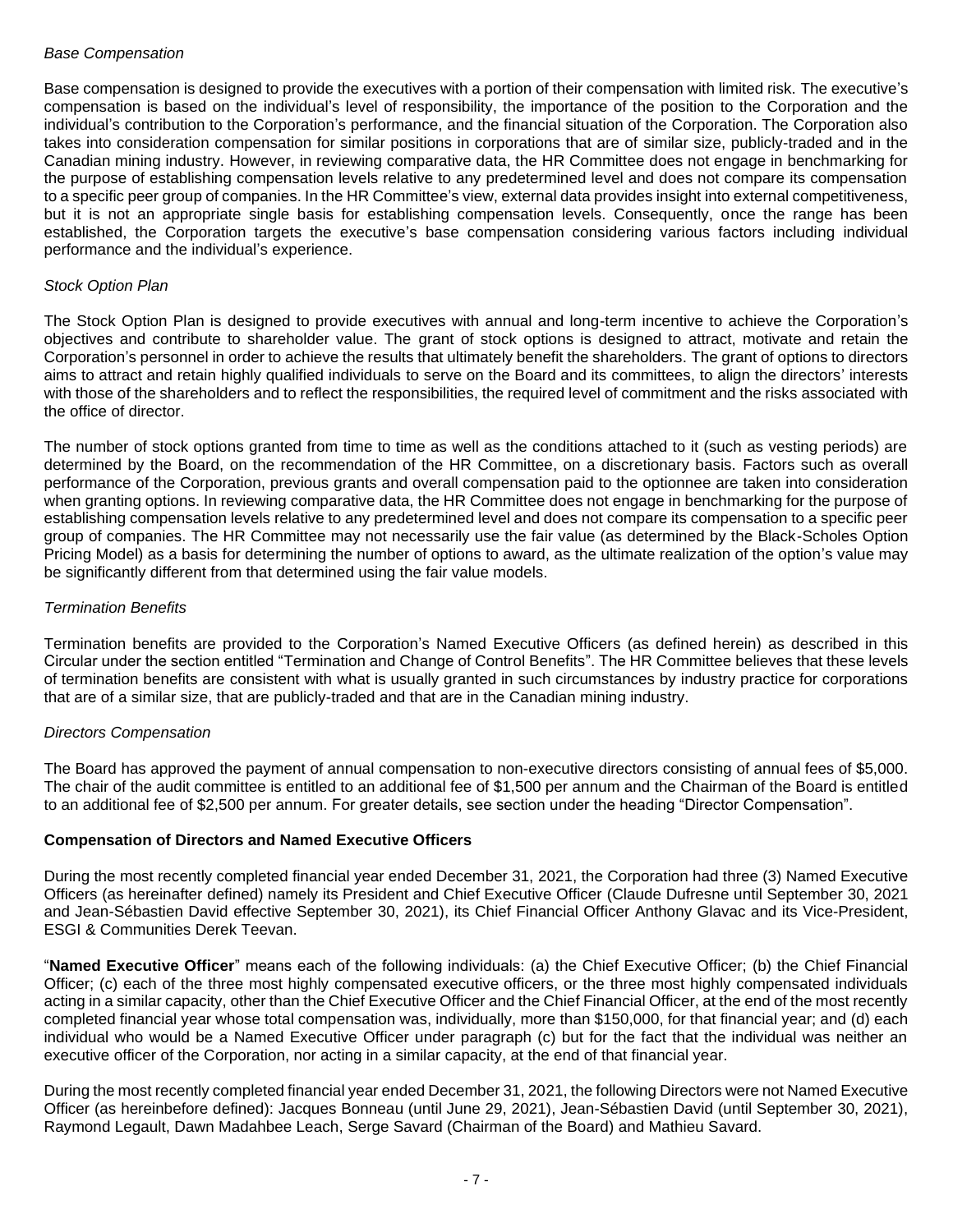The following table sets forth the compensation excluding compensation securities paid to or earned by the Corporation's Named Executive Officers and Directors in 2020 and 2021:

| Table of compensation excluding compensation securities                       |      |                                                                    |                          |                                                   |                                      |                                               |                                              |
|-------------------------------------------------------------------------------|------|--------------------------------------------------------------------|--------------------------|---------------------------------------------------|--------------------------------------|-----------------------------------------------|----------------------------------------------|
| Name and position                                                             | Year | Salary,<br>consulting fee,<br>retainer or<br>commission<br>$($ \$) | <b>Bonus</b><br>$($ \$)  | <b>Committee</b><br>or meeting<br>fees<br>$($ \$) | Value of<br>prerequisites<br>$($ \$) | Value of all other<br>compensation<br>$($ \$) | <b>Total</b><br>compensa-<br>tion<br>$($ \$) |
| Jean-Sébastien                                                                | 2021 | 71,122                                                             | ۰.                       | 3,492                                             | $\overline{\phantom{a}}$             | $\blacksquare$                                | 74,614                                       |
| David<br>President & CEO<br>since September 30.<br>2021 and Director $(1)$    | 2020 |                                                                    |                          | 5,000                                             |                                      |                                               | 5,000                                        |
| <b>Claude Dufresne</b>                                                        | 2021 | $187,500^{(3)}$                                                    | $45,000^{(4)}$           |                                                   |                                      |                                               | 232,500                                      |
| Former President &<br>CEO and Director<br>until September 30,<br>$2021^{(2)}$ | 2020 | $214,583^{(3)}$                                                    |                          |                                                   |                                      |                                               | 214,583                                      |
| <b>Anthony Glavac</b>                                                         | 2021 | 66,000                                                             | $\blacksquare$           | $\sim$                                            | $\overline{\phantom{a}}$             | Ξ.                                            | 66,000                                       |
| CFO <sup>(6)</sup>                                                            | 2020 | 60.000                                                             | 5,000                    |                                                   |                                      |                                               | 65,000                                       |
| Derek Teevan                                                                  | 2021 | $216,000^{(5)}$                                                    | $\overline{\phantom{m}}$ | $\overline{\phantom{0}}$                          |                                      |                                               | 216,000                                      |
| Vice President.<br><b>ESGI &amp; Communities</b>                              | 2020 | 168,000(5)                                                         |                          |                                                   |                                      |                                               | 168,000                                      |
| Jacques Bonneau                                                               | 2021 |                                                                    |                          | 3,750                                             |                                      | $\overline{\phantom{0}}$                      | 3,750                                        |
| Director until June<br>29, 2021                                               | 2020 |                                                                    |                          | 5,000                                             |                                      |                                               | 5,000                                        |
| Raymond Legault                                                               | 2021 |                                                                    | $\overline{\phantom{a}}$ | 6.500                                             |                                      | ٠                                             | 6,500                                        |
| Director <sup>(7)</sup>                                                       | 2020 |                                                                    |                          | 6,500                                             |                                      |                                               | 6,500                                        |
| Dawn Madahbee                                                                 | 2021 |                                                                    |                          | 5,000                                             |                                      |                                               | 5,000                                        |
| Leach<br><b>Director</b>                                                      | 2020 |                                                                    | $\blacksquare$           | 5,000                                             |                                      |                                               | 5,000                                        |
| Serge Savard                                                                  | 2021 |                                                                    |                          | 7,500                                             |                                      |                                               | 7,500                                        |
| Chairman of the<br>Board <sup>(8)</sup>                                       | 2020 |                                                                    |                          | 7,500                                             |                                      |                                               | 7,500                                        |

Notes:

(1) Jean-Sébastien David has been acting as President and CEO of the Corporation, in replacement of Claude Dufresne, since September 30, 2021. Pursuant to an employment agreement dated September 6, 2021, the Corporation retained Mr. David as its President and Chief Executive Officer in consideration for an annual base salary of \$250,000.

(2) Claude Dufresne ceased acting as President, CEO and Director of the Corporation effective September 30, 2021. He did not received any compensation for his position as Director during the financial years ended December 31, 2020 and December 31, 2021.

(3) Pursuant to an employment agreement dated January 21, 2020, the Corporation retained Claude Dufresne as its President and Chief Executive Officer in consideration for an annual base salary of \$200,000. Effective June 1, 2020, his base salary was increased to \$225,000. Effective January 1, 2021, his base salary was increased to \$250,000.

(4) In November 2020, the Board of directors of the Corporation approved the terms of a bonus plan for Claude Dufresne, as President and CEO of the Corporation, aggregating \$75,000, payable in stock options upon completion by the Corporation of several milestones (the "**Bonus Plan**"). On September 2, 2021, Claude Dufresne tendered his resignation as President, CEO and director of the Corporation, effective September 30, 2021. On September 10, 2021, following discussions with Claude Dufresne, the Board of directors of the Corporation determined that the payment to Claude Dufresne of a cash bonus in the amount of \$45,000, in lieu and place of a grant of stock options as provided for under the Bonus Plan, was appropriate, and the Bonus Plan was terminated.

(5) Executive consulting fees paid to 6183140 Canada Inc.

(6) Pursuant to a Management and Technical Services Agreement with Falco Resources Ltd., Mr. Glavac's employer, for 2020 the Corporation paid Falco Resources Ltd. a monthly fee of \$5,000 in respect of Mr. Glavac's services as Chief Financial Officer of the Corporation. Effective January 1, 2021, the monthly fee increased to \$5,500.

(7) Raymond Legault received a compensation of \$6,500 during the financial years ended December 31, 2021 and December 31, 2020, since he holds the position of Chairman of the Human Resources Committee of the Corporation.

(8) Serge Savard received a compensation of \$7,500 during the financial years ended December 31, 2021 and December 31, 2020, since he holds the position of Chairman of the Board of the Corporation.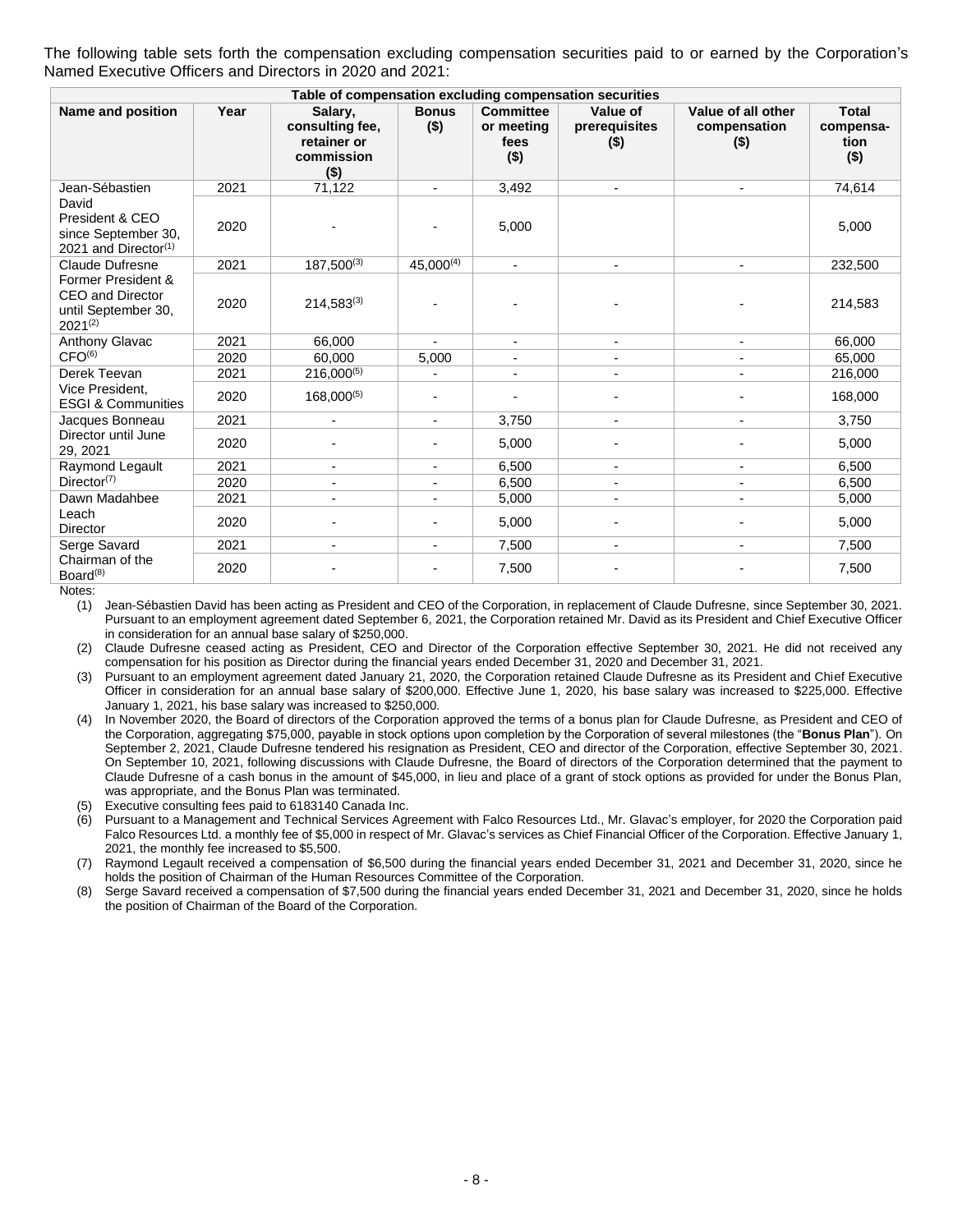The following table sets forth the compensation securities awarded to Directors and Named Executive Officers during the financial year ended December 31, 2021:

| <b>Compensation Securities</b>                                          |                                         |                                                                                                                         |                           |                                                         |                                                                                                   |                                                                                               |                    |
|-------------------------------------------------------------------------|-----------------------------------------|-------------------------------------------------------------------------------------------------------------------------|---------------------------|---------------------------------------------------------|---------------------------------------------------------------------------------------------------|-----------------------------------------------------------------------------------------------|--------------------|
| Name and<br>position                                                    | Type of<br>compensa<br>tion<br>security | <b>Number of</b><br>compensation<br>securities.<br>number of<br>underlying<br>securities, and<br>percentage of<br>class | Date of issue or<br>grant | Issue,<br>conversion<br>or exercise<br>price<br>$($ \$) | <b>Closing</b><br>price of<br>security or<br>underlying<br>security on<br>date of<br>$grant$ (\$) | <b>Closing</b><br>price of<br>security or<br>underlying<br>security at<br>year end<br>$($ \$) | <b>Expiry Date</b> |
| Jean-Sébastien<br>David<br><b>Current President.</b>                    | Options                                 | 150,000                                                                                                                 | October 13, 2021          | 0.37                                                    | 0.37                                                                                              | 0.325                                                                                         | October 13, 2028   |
| CEO and<br>Director <sup>(1)</sup>                                      |                                         | 150,000                                                                                                                 | August 26, 2021           | 0.53                                                    | 0.53                                                                                              | 0.325                                                                                         | August 26, 2028    |
| <b>Claude Dufresne</b><br>Former President.<br>CEO and Director         | Options                                 | 300,000                                                                                                                 | August 26, 2021           | 0.53                                                    | 0.53                                                                                              | 0.325                                                                                         | June 4, 2025       |
| Anthony Glavac<br>CFO <sup>(2)</sup>                                    | Options                                 | 75,000                                                                                                                  | August 26, 2021           | 0.53                                                    | 0.53                                                                                              | 0.325                                                                                         | August 26, 2028    |
| Derek Teevan<br>Vice President,<br>ESGI&<br>Commonuities <sup>(3)</sup> | Options                                 | 100,000                                                                                                                 | August 26, 2021           | 0.53                                                    | 0.53                                                                                              | 0.325                                                                                         | August 26, 2028    |
| Raymond Legault<br>Director <sup>(4)</sup>                              | Options                                 | 150,000                                                                                                                 | August 26, 2021           | 0.53                                                    | 0.53                                                                                              | 0.325                                                                                         | August 26, 2028    |
| Dawn Madahbee<br>Leach<br>Director <sup>(5)</sup>                       | Options                                 | 150,000                                                                                                                 | August 26, 2021           | 0.53                                                    | 0.53                                                                                              | 0.325                                                                                         | August 26, 2028    |
| Mathieu Savard                                                          | Options                                 | 150,000                                                                                                                 | August 26, 2021           | 0.53                                                    | 0.53                                                                                              | 0.325                                                                                         | August 26, 2028    |
| Director <sup>(6)</sup>                                                 | Options                                 | 50,000                                                                                                                  | April 19, 2021            | 0.95                                                    | 0.95                                                                                              | 0.325                                                                                         | April 19, 2026     |
| Serge Savard<br>Chairman of the<br>Board <sup>(7)</sup>                 | Options                                 | 150,000                                                                                                                 | August 26, 2021           | 0.53                                                    | 0.53                                                                                              | 0.325                                                                                         | August 26, 2028    |

Notes:

(1) As at December 31, 2021, Jean-Sébastien David held 530,000 options of the Corporation.

(2) As at December 31, 2021, Anthony Glavac held 185,000 options of the Corporation.

(3) As at December 31, 2021, Derek Teevan held 525,000 options of the Corporation.

(4) As at December 31, 2021, Raymond Legault held 430,000 options of the Corporation.

(5) As at December 31, 2021, Dawn Madahbee Leach held 430,000 options of the Corporation.

(6) As at December 31, 2021, Mathieu Savard held 200,000 options of the Corporation.

(7) As at December 31, 2021, Serge Savard held 430,000 options of the Corporation.

During the financial year ended December 31, 2021, the directors or Named Executives Officers exercised the securities granted as compensation as follows:

|                                                       |                     |                                                    |                                                       | <b>Exercise of Compensation Securities by Directors and NEOs</b> |                                                                                    |                                                                                                          |                                                  |
|-------------------------------------------------------|---------------------|----------------------------------------------------|-------------------------------------------------------|------------------------------------------------------------------|------------------------------------------------------------------------------------|----------------------------------------------------------------------------------------------------------|--------------------------------------------------|
| Name and position                                     | Type of<br>security | Number of<br>underlying<br>securities<br>exercised | <b>Exercise</b><br>price<br>per<br>security<br>$($ \$ | Date of<br>exercise                                              | <b>Closing</b><br>price<br>per<br>security<br>on date<br>оf<br>exercise<br>$($ \$) | <b>Difference</b><br>between<br>exercise price<br>and closing<br>price on date<br>of exercise<br>$($ \$) | Total<br>value on<br>exercise<br>date<br>$($ \$) |
| Raymond Legault<br>Director                           | <b>Options</b>      | 35,000                                             | 0.35                                                  | April 23, 2021                                                   | 0.90                                                                               | 0.55                                                                                                     | 19,250                                           |
| Jean-Sébastien David<br><b>Current President, CEO</b> | Options             | 35,000                                             | 0.35                                                  | April 26, 2021                                                   | 0.91                                                                               | 0.56                                                                                                     | 19.600                                           |
| and Director                                          |                     | 50.000                                             | 0.18                                                  | April 26, 2021                                                   | 0.91                                                                               | 0.73                                                                                                     | 36.500                                           |
| Jacques Bonneau<br>Director until June 29.<br>2021    | Options             | 35,000                                             | 0.35                                                  | June 7, 2021                                                     | 0.73                                                                               | 0.38                                                                                                     | 13.300                                           |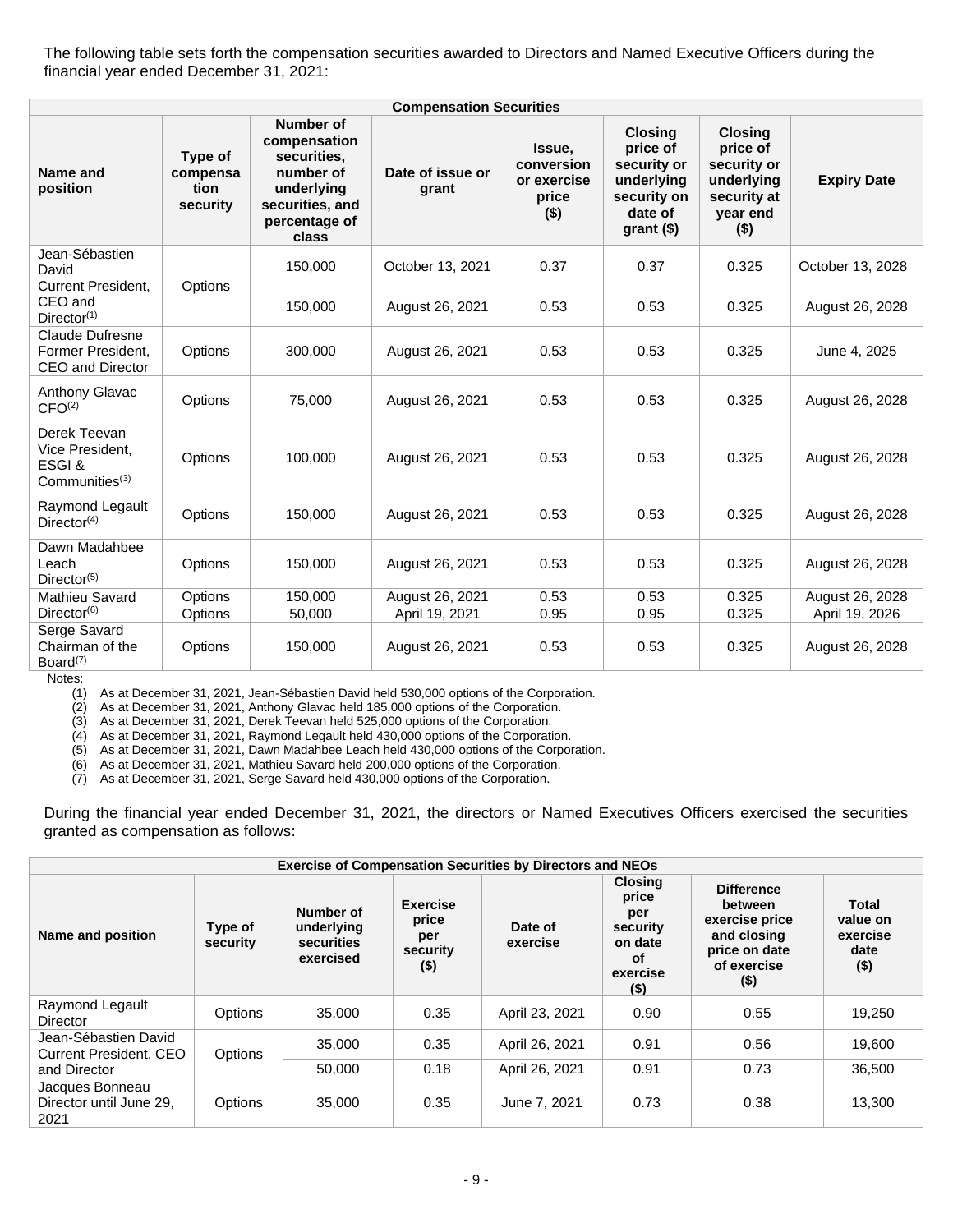#### **Security-Based Compensation Arrangements**

Security-based compensation granted by the Corporation pursuant to the Corporation's security-based compensation arrangements are governed by the Stock Option Plan.

## *Stock Option Plan*

The Corporation's Plan (a 10% rolling stock option plan) was re-approved by the shareholders of the Corporation on June 29, 2021. The objective of the Plan remains to permit the directors, executive officers, employees, consultants and persons providing investor relation services to participate in the growth and development of the Corporation through the grant of options to purchase common shares. See "Re-Approval of a Rolling Stock Option Plan" for more information.

## **Stock Option Plan Information(1)**

| <b>Options</b>                                                                                    | <b>Number of Common Shares</b><br>to be Issued Upon Exercise<br>of Outstanding Options | <b>Weighted Average</b><br><b>Exercise Price of</b><br><b>Outstanding Options</b> | <b>Number of Common Shares</b><br><b>Remaining Available for Future</b><br><b>Issuance Under the Stock Option Plan</b> |
|---------------------------------------------------------------------------------------------------|----------------------------------------------------------------------------------------|-----------------------------------------------------------------------------------|------------------------------------------------------------------------------------------------------------------------|
| Options of the Corporation approved<br>by the shareholders                                        | 5,363,000                                                                              | \$0.35                                                                            | 1,752,152                                                                                                              |
| Options of the Corporation not<br>approved by the shareholders<br>$(4)$ $A = 4$ December 04, 0004 |                                                                                        | -                                                                                 | -                                                                                                                      |

(1) As of December 31, 2021

## **Termination and Change of Control Benefits**

Pursuant to an employment agreement effective September 30, 2021, the Corporation retained Jean-Sébastien David as its President and Chief Executive Officer. As at December 31, 2021, Mr. David's annual base salary was \$250,000. Should Mr. David's employment be terminated by the Corporation without cause, Mr. David will be entitled to receive a severance payment, by way of a lump sum, equal to his base salary for the 18 months. In the event of a change of control resulting in the following 12 months in the loss of employment of Mr. David or his resignation due to a unilateral change of his employment conditions, the Corporation shall pay Mr. David a severance payment equal to 24 months of his base salary, which shall be paid by the Corporation at the time of termination by way of a lump sum.

## **INDEBTEDNESS OF DIRECTORS AND EXECUTIVE OFFICERS**

No person who is, or was at any time during the most recently completed financial year a director, executive officer or senior officer of the Corporation, nor any proposed nominee for election as a director nor any associate of the foregoing, is or was at any time since the beginning of the most recently completed financial year indebted to the Corporation.

## **AUDIT COMMITTEE INFORMATION**

#### *Audit Committee Charter*

A copy of the audit committee charter is attached to this circular as Schedule A.

# *Composition of the Audit Committee*

The following directors are members of the audit committee: Raymond Legault (chair), Mathieu Savard and Jean-Sébastien David. All members of the audit committee are financially literate.

# *Relevant Education and Experience*

Raymond Legault holds a Bachelor's and a Master's degree in Economics from University of Montreal. See "Compensation Discussion and Analysis" for more details.

Mathieu Savard acts as President of Osisko Mining Inc. since September 2020. He has previously served as the Senior Vice President, Exploration of Osisko Mining Inc. from November 2019 to September 2020 and as the Vice President of Exploration (Québec) of Osisko Mining Inc. from October 2016 to November 2019. Prior to joining Osisko Mining Inc., Mr. Savard was Chief Geologist at Osisko Exploration James Bay Inc. and for 15 years prior to working with the Osisko group, he was a senior member of the Virginia Mines Inc. and Virginia Gold Mines Inc. team. Mr. Savard has over 20 years of experience in exploration in Northern Québec and Canada. Mr. Savard holds a B.Sc. in earth sciences from Université du Québec à Montréal.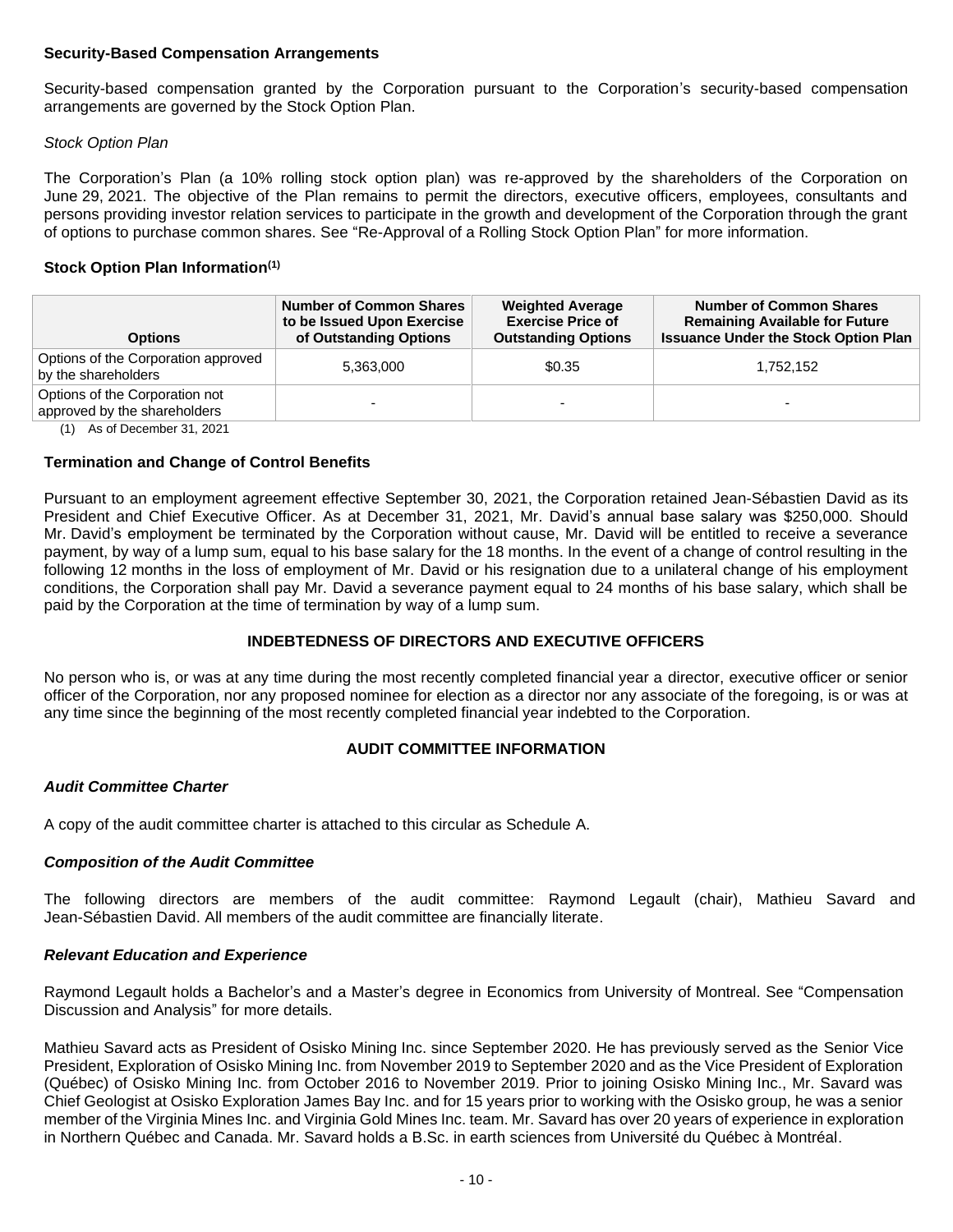Jean-Sébastien David earned a BA in Geology and a Masters in Project Management from the Université du Québec in Chicoutimi. He is Chief Operating Officer of Arianne Phosphate Inc. Before joining Arianne Phosphate Inc., Mr. David was Vice President Sustainable Development of Osisko Mining Corporation (2007-2012) where he was instrumental in obtaining the authorizations for the construction and the development of the Canadian Malartic Project. His experience with Arianne Phosphate and Osisko includes project evaluation, consultation and negotiation with regulatory agencies and stakeholders, including First Nations groups as well as the development and implementation of sustainable development policies.

## *Pre-Approval Policies and Procedures*

The audit committee charter attached hereto as Schedule A provides that the audit committee may delegate to one or more of its independent members the authority to pre-approve non-audit services to be rendered by the independent auditor. Such preapproval by any members or the audit committee must be ratified at the next audit committee meeting.

## *External Auditor Service Fees*

The aggregate fees billed by the Corporation's external auditors in each of the last two financial years are as follows:

| <b>Financial Year Ending</b><br>December 31 | Audit Fees <sup>(1)</sup> | Audit Related Fees <sup>(2)</sup> | Tax Fees $(3)$ | All Other Fees <sup>(4)</sup> |
|---------------------------------------------|---------------------------|-----------------------------------|----------------|-------------------------------|
| 2021                                        | \$33.000                  | \$7.500                           | \$5.500        | Nil                           |
| 2020                                        | \$31,000                  | \$17,500                          | \$5,500        | Nil                           |

Notes:

(1) Audit Fees are fees billed by the Corporation's external auditors for services provided in auditing the annual financial statements.

(2) Audit- Related Fees are fees billed for assurance and related services by the Corporation's external auditor that are reasonably related to the performance of the audit or review of the Corporation's financial statements.

(3) Tax Fees are fees billed by the external auditor for tax compliance, tax advice and planning. These fees are for the preparation of corporate tax returns.

(4) All Other Fees are fees billed by the external auditor for products and services not included in the categories described above.

## **CORPORATE GOVERNANCE PRACTICES**

Canadian securities regulatory policy as reflected in National Instrument 58-101 - Disclosure of Corporate Governance Practices ("**NI 58-101**") requires that TSXV-listed companies must disclose on an annual basis their approach to corporate governance. National Policy 58-201 - Corporate Governance Guidelines ("**NP 58-201**") provides regulatory staff guidance on preferred governance practices, although the guidelines are not prescriptive, other than for audit committees. The Corporation's approach to corporate governance in the context of NI 58-101 and NP 58-201 (together the "**Policies**") as well as its compliance with the mandatory rules relating to audit committees is set out below.

#### **Board of Directors**

The Policies require that the board of directors of a listed issuer determine and disclose the status of each director as independent or not, based on each director's interest in or other relationship with the issuer. Under the Policies, the applicable definition of independence is that contained in National Instrument 52-110 - Audit Committees ("**NI 52-110**"), under which a director is "independent" where he or she "has no direct or indirect material relationship" with the issuer. A "material relationship" is a relationship which could, in the view of the issuer's board of directors, be reasonably expected to interfere with the exercise of a member's independent judgement. However, the following individuals are deemed to have a material relationship with the issuer, and therefore not be independent:

- an individual who is, or has been within the last three years, an employee or executive officer of the issuer;
- an individual whose immediate family member is, or has been within the last three years, an executive officer of the issuer;
- an individual who:
	- $\circ$  is a partner of a firm that is the issuer's internal or external auditor,
	- o is an employee of that firm, or
	- $\circ$  was within the last three years a partner or employee of that firm and personally worked on the issuer's audit within that time;
- an individual whose spouse, minor child or stepchild, or child or stepchild who shares a home with the individual:
	- o is a partner of a firm that is the issuer's internal or external auditor,
	- $\circ$  is an employee of that firm and participates in its audit, assurance or tax compliance (but not tax planning) practice, or
	- $\circ$  was within the last three years a partner or employee of that firm and personally worked on the issuer's audit within that time;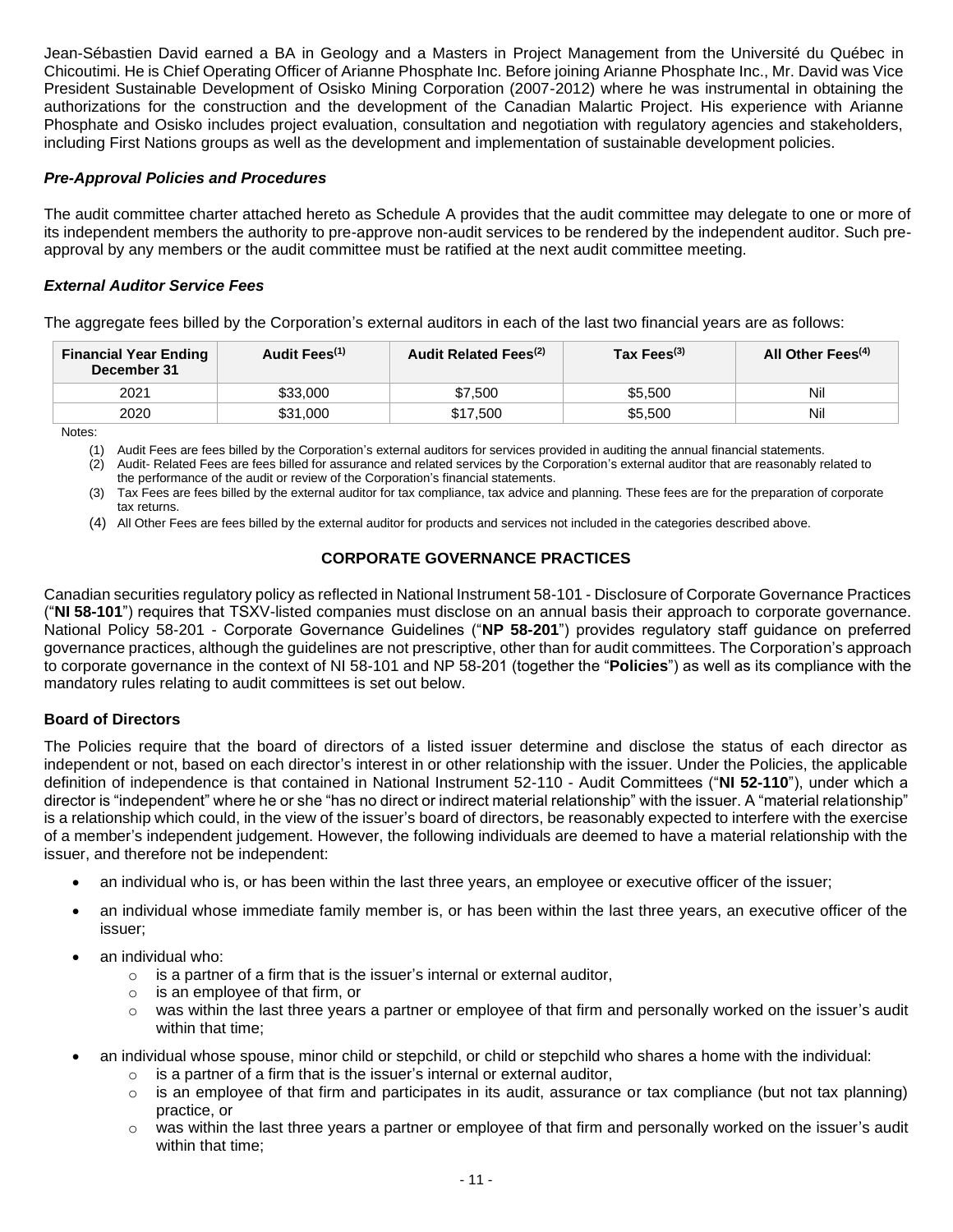- an individual who, or whose immediate family member, is or has been within the last three years, an executive officer of an entity if any of the issuer's current executive officers serves or served at that same time on the entity's compensation committee; and
- an individual who received, or whose immediate family member who is employed as an executive officer of the issuer received, more than \$75,000 in direct compensation from the issuer or a subsidiary during any 12-month period within the last three years.

The Board is composed of four (out of five) independent directors namely, Serge Savard, Raymond Legault, Dawn Madahbee Leach and Mathieu Savard. The Chairman of the Board, Serge Savard is an independent director. Jean-Sébastien David, the president and Chief Executive Officer of the Corporation is not considered independent.

The Board meets formally to review and approve the quarterly and annual financial statements of the Corporation, to review and discuss the Corporation's business activities, to consider and, if thought fit, to approve matters presented to the Board for approval, and to provide guidance to management. In general, management consults with the Board when deemed appropriate to keep it informed regarding the Corporation's affairs. The Board facilitates the exercise of independent supervision over management through these various meetings.

The Board is currently composed of independent directors having significant experience in business affairs and, as a result, these directors are able to provide significant and valuable independent supervision over management. In the event of a conflict of interest at a meeting of the Board, the conflicted director will in accordance with corporate law and in accordance with his fiduciary obligations as a director of the Corporation, disclose the nature and extent of his interest to the meeting and abstain from voting on or against the approval of such participation. The independent directors have the opportunity to meet in an *in camera* session after each board meeting and can otherwise communicate as they deem necessary.

#### **Directorships**

The following director is currently director of other issuers that are reporting issuers (or the equivalent) in a jurisdiction of Canada or a foreign jurisdiction:

| Name           | Name of Reporting Issuer   | Name of Exchange or Market |
|----------------|----------------------------|----------------------------|
| Mathieu Savard | Brunswick Exploration Inc. | TSX Venture Exchange       |

#### **Orientation and Continuing Education**

While the Corporation does not have formal orientation and training programs, new directors are encouraged to familiarize themselves with, among other things, the Corporation's business, strategic plans, significant financial, accounting and risk management issues, and the Corporation's policies. New directors shall be introduced to senior management and the Corporation's independent auditors, as appropriate.

The Corporation currently has no specific policy regarding continuing education for directors, and requests for education are encouraged, and dealt with on an ad hoc basis.

#### **Ethical Business Conduct**

The Board has adopted a written code of business conduct and ethics and a whistleblower policy for its directors, officers, employees, and consultants (the "**Code**"), which can be viewed on the Corporation's website at www.niobaymetals.com and on SEDAR at www.sedar.com. The Board is responsible for monitoring compliance with the Code. There are also potential conflicts of interest to which some of the directors and officers may be subject with respect to the operations of the Corporation. Any conflicts of interest will be subject to and governed by the law applicable to directors' and officers' conflicts of interest, including the procedures prescribed by the *Business Corporations Act* (Quebec) and the Corporation's Code.

#### **Nomination of Directors**

Currently, the Corporation has no formal process in order to identify new candidates for board nomination. This process is based on discussions between members of the HR Committee, the Board and management. If necessary or desirable, the directors and the President and Chief Executive Officer of the Corporation will propose to the HR Committee, whose members are independent, candidates to fill vacancies on the Board. The HR Committee will then examine the qualifications and professional skills, personal qualities and the time that each candidate would be able to devote to the task of director according to the needs of the Corporation. Finally, the HR Committee will submit the selected candidates to the Board for discussion and where appropriate, for approval.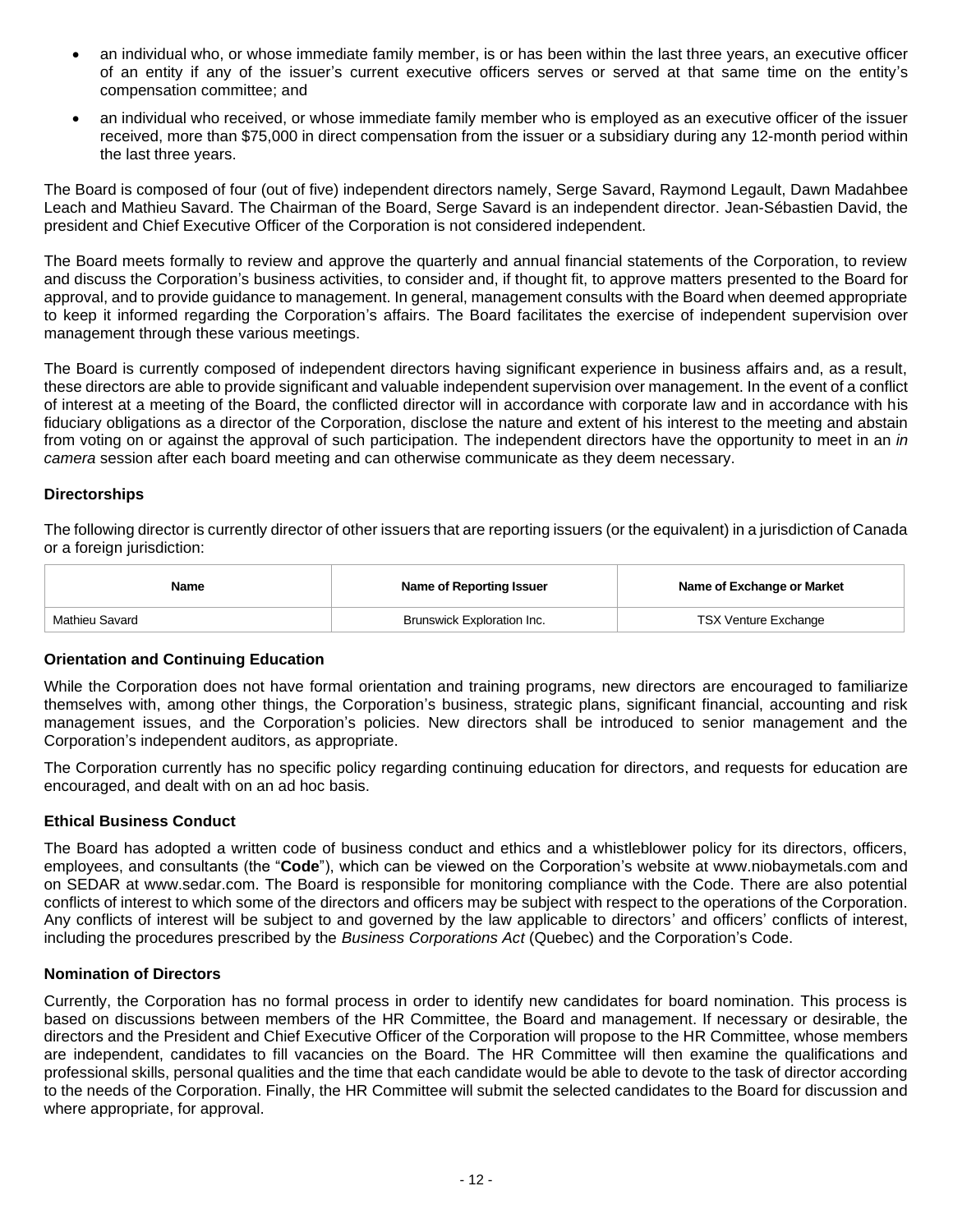## **Compensation**

The Corporation's HR Committee is responsible for reviewing senior management compensation amounts and methods. The HR Committee also reviews annually the directors' compensation to ensure that it reflects market realities and that it is commensurate with the duties performed by the directors. The Chair of the HR Committee reports the recommendations of the HR Committee to the Board.

The HR Committee is currently comprised of three directors of the Corporation; Raymond Legault (Chair), Serge Savard and Jean-Sébastien David. The HR Committee meets when required during the year; three (3) meetings were held in 2021.

#### **Other Board Committees**

In addition to the Audit Committee and the HR Committee, the Board also has a ESGI (Environment, Social, Governance, Indigenous) Committee.

The ESGI Committee is comprised of two (2) independent directors, Mathieu Savard and Dawn Madahbee Leach.

#### **Assessments**

The Board has not established a formal evaluation process. However, discussions regarding the effectiveness of the Board, the Corporation's committees and the attendance and performance of the directors are held annually and serve as informal assessments once a year.

## **MANAGEMENT CONTRACTS**

During the most recently completed financial year, no management functions of the Corporation were to any substantial degree performed by a person or company other than the directors or executive officers (or private companies controlled by them, either directly or indirectly) of the Corporation.

## **INTEREST OF MANAGEMENT AND OTHERS IN MATERIAL TRANSACTIONS**

To the knowledge of the Corporation, no director or executive officer or any other insider of the Corporation or person in relation or being part of the same group as said officials has any material interest in a transaction having been concluded since the beginning of the last fiscal year or has an interest in any planned transaction that has or could affect in a material manner the Corporation.

#### **ADDITIONAL INFORMATION**

Additional information relating to the Corporation is on SEDAR at [www.sedar.com.](http://www.sedar.com/) Financial information is provided in the Corporation's audited consolidated financial statements and management and discussion analysis for the year ended December 31, 2021. Copies of these documents may be obtained upon request to the Corporation, located at 1100, avenue des Canadiens-de-Montréal, Suite 300, Montreal (Québec) H3B 2S2.

#### **APPROVAL OF CIRCULAR**

The Board has approved the contents of this Circular and its sending to the shareholders.

Dated as of May 16, 2022.

## **NIOBAY METALS INC.**

Per: *(s) Jean-Sébastien David* Jean-Sébastien David, President and Chief Executive Officer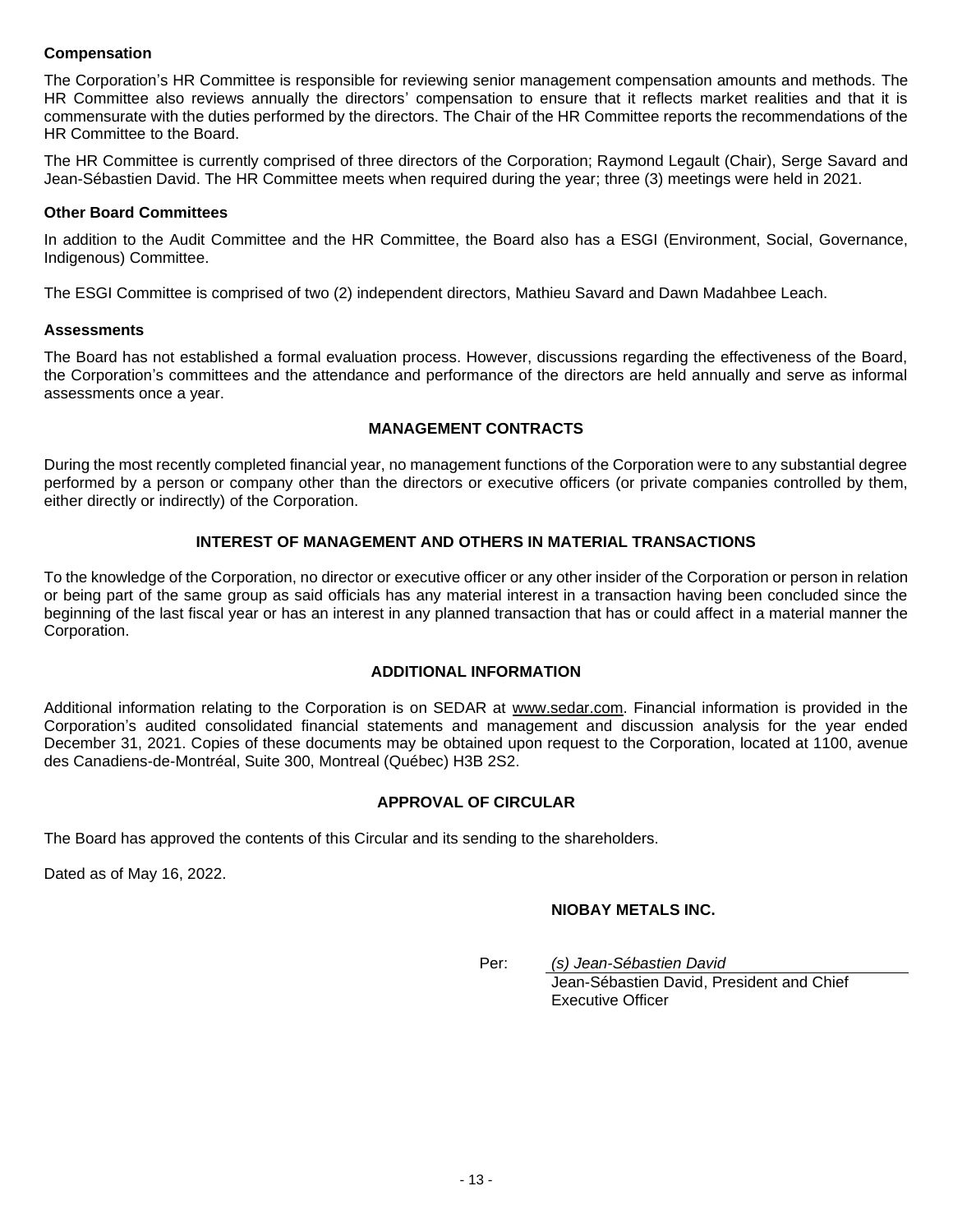## **SCHEDULE A**

## **CHARTER OF THE AUDIT COMMITTEE**

## **NIOBAY METALS INC.**  (the "**Corporation**")

#### *Purpose*

The purpose of the Audit Committee (the "**Committee**") is to provide assistance to the Board of Directors of the Corporation in fulfilling its responsibility to the shareholders, potential shareholders and the investment community relating to corporate accounting, the quality and the integrity of the Corporation's financial reporting practices, and the audit process. In so doing, it is the responsibility of the Committee to ensure free and open communication between the directors of the Corporation, the external auditor and the financial management of the Corporation.

Management is responsible for the preparation, presentation and integrity of the Corporation's financial statements and for the appropriateness of the accounting principles and reporting policies that are used by the Corporation. The external auditor are responsible for auditing the Corporation's annual financial statements and for reviewing the Corporation's interim financial statements.

#### *Organization*

The Committee is composed of at least three Directors who are independent of the management of the Corporation and are free of any relationship that, in the opinion of the Board of Directors, would interfere with their exercise of independent judgment as committee members. The Committee ensures that its Chairperson and members are financially literate and that at least one member has expertise in financial reporting. The Committee meets at least four times a year, with the authority to convene additional meetings as circumstances require.

The quorum of the Committee is the majority of members. Notice of each meeting of the Committee must be given to each member orally or in writing before the time scheduled for the meeting unless each and all members expressly renounce by their presence at the meeting to such prior notice.

#### *Responsibilities*

In carrying out its responsibilities, the Committee believes its policies and procedures should remain flexible, in order to best react to changing conditions and to ensure to the directors and shareholders that the accounting and reporting practices of the Corporation are in accordance with all requirements and are of the highest quality.

In carrying out these responsibilities, the Committee:

- Is responsible for reviewing and recommending for approval to the Board the annual and quarterly financial statements of the Corporation. Included in this review is assessing the use of management estimates in the preparation of the financial statements. The Committee is responsible for ensuring that systems are in place to limit the potential for material misstatement in the financial statements and that the financial statements are complete and consistent with information known to the Committee;
- Recommends to the Directors the external auditor to be selected to audit the financial statements of the Corporation and the compensation to be paid to such auditor;
- Is directly responsible for overseeing the work of the external auditor engaged for the purpose of preparing or issuing an auditor's report or performing other audit, review or attest services for the Corporation, including the resolution of disagreements between management and the external auditor regarding financial reporting;
- Meets with the external auditor and financial management of the Corporation to review the scope of the proposed audit for the current year and the audit procedures to be utilized, and at the conclusion thereof reviews such audit, including any comments or recommendations of the external auditor;
- Reviews with the external auditor, the adequacy of the Corporation's financial and accounting personnel, the adequacy and effectiveness of the accounting and financial controls and systems of the Corporation, and elicits any recommendations for the improvement of such internal controls procedures and systems or particular areas where new or more detailed controls or procedures are desirable. Particular emphasis is given to the adequacy of such internal controls to expose any payments, transactions or procedures that might be deemed illegal or otherwise improper. Further, the Committee periodically reviews the Corporation's policy statements to determine their appropriateness;
- Reviews the Corporation's hedging and risk management systems and policies;
- Reviews the annual financial statements and management discussion and analysis with management and the external auditor to determine that the external auditor is satisfied with the disclosure and content of the financial statements to be presented to the shareholders. Any changes in accounting policy are reviewed;
- Reviews the interim financial statements and disclosures under management's discussion and analysis of financial condition and results of operations with both management and external auditor prior to the release of these reports (and with the external auditor, when required);